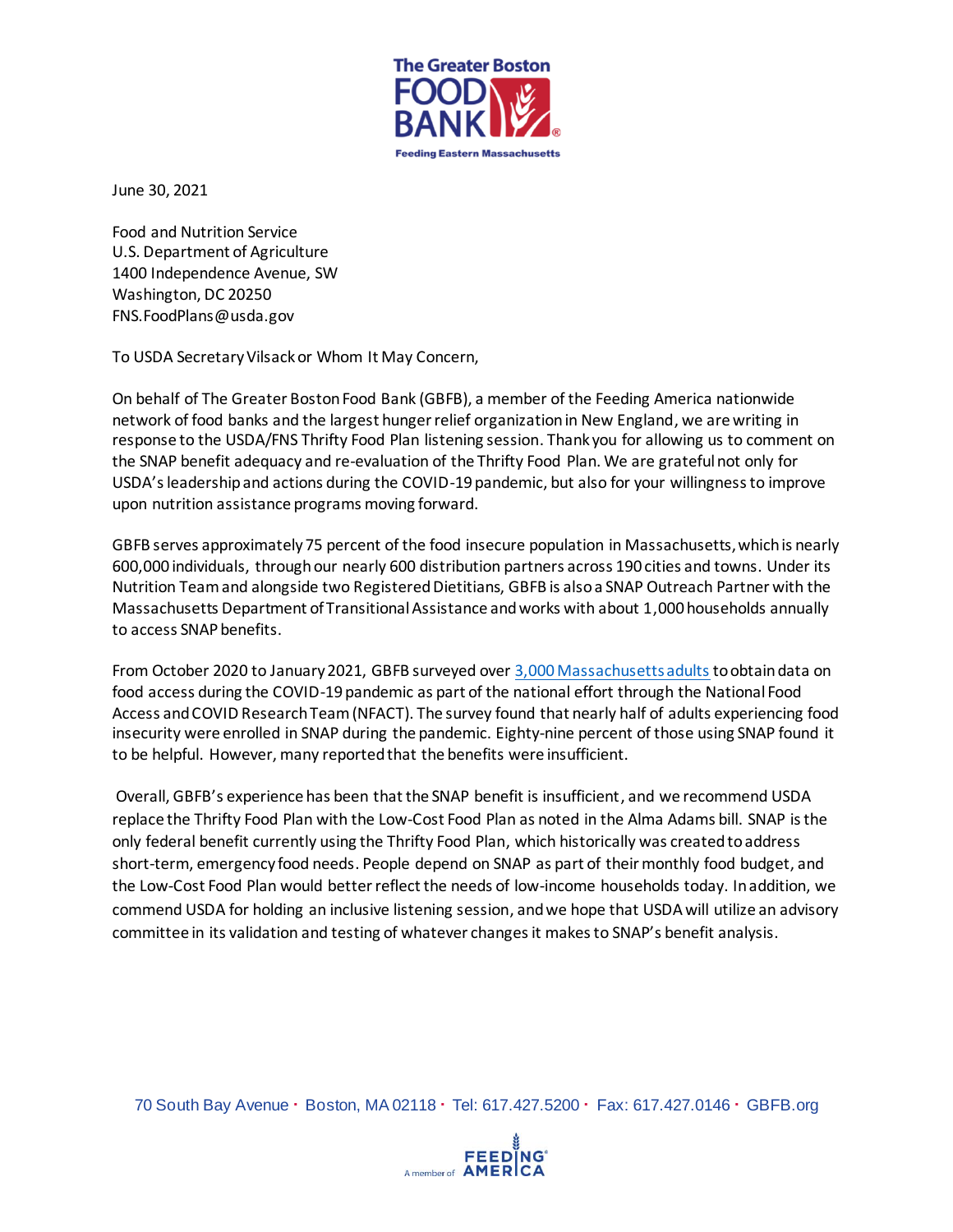

Utilizing these recent data insights and our experience as a SNAP Outreach Partner, the following are our further observations, recommendations, andreasoning as to why a higher-cost food plan should be used:

## **1. SNAP benefits based on the Thrifty Food Plan are insufficient to purchase an adequate diet**.

- a. Before the pandemic, Massachusetts was the most expensive state in terms of the cost of a meal according to Feeding America's Map the Meal Gap report, and the current SNAP allotments do not sufficiently meet our state's high cost of living.
- b. Many households we serve report running out of benefits before the end of the month and simply do not have other resources to help them afford food. According to one client, "I try to cut costs as much as possible to make my SNAP benefits last, and even doing that I run out at least a week early. I use coupons, watch for sale and clearance items, anything I can to save money…"
- c. SNAP participants must regularly look to other sources, like food pantries or family, to make up the shortfall in their food budget. Fifty-four percent of SNAP participants in GBFB's survey reported having to seek additional food assistance, such as going to a food pantry. As a woman from Salem put it, "My SNAP feeds me one meal a day for about 2 weeks, give or take. I have to ask friends and family for food assistance because SNAP just doesn't give enough, EVER, to survive on... I just can't survive without the help of others." This has created a pattern of people utilizing emergency services as a longterm solution for filling this gap.
- d. **Recommendation:**Adopt the Low-Cost Food Plan to ensure SNAP benefits are adequate to lessen the dependence on emergency food services and reduce the time and energy SNAP participants put into getting enough food.

## **2. The Thrifty Food Plan's assumptions about people's cooking abilities, consumption patterns, dietary needs and access differ from what many households experience.**

- a. The Thrifty Food Plan assumes that households can prepare meals largely from scratch. However, this is not realistic for many of the households that we work with. Some clients have physical limitations with food preparation, like older adults or people with disabilities, and others lack adequate access to full-service grocery stores or kitchens. These populations depend on more semi-or fully-processed foods to meet their dietary needs than the Thrifty Food Plan budget allows. Additionally, some who are managing chronic illness struggle to afford the variety and types of foods they need to support their health with current benefit amounts.
- b. For example, Kathy is a GBFB client who has a long-term disability and lives on a fixed income. Kathy suffers from Crohn's disease, a chronic illness that requires a specific diet to stay healthy and can leave her debilitated during episodes of pain. After paying for housing, health insurance, transportation, medical bills for prescriptions, and monthly hospital visits, she cannot afford to eat. She receives \$150 per month in SNAP benefits, but this is not enough for her to obtain a diet that adequately supports her health within her cooking constraints due to chronic illness, so she regularly worries about how she will get the food that she needs.

70 South Bay Avenue · Boston, MA 02118 · Tel: 617.427.5200 · Fax: 617.427.0146 · [GBFB.org](http://www.gbfb.org/)

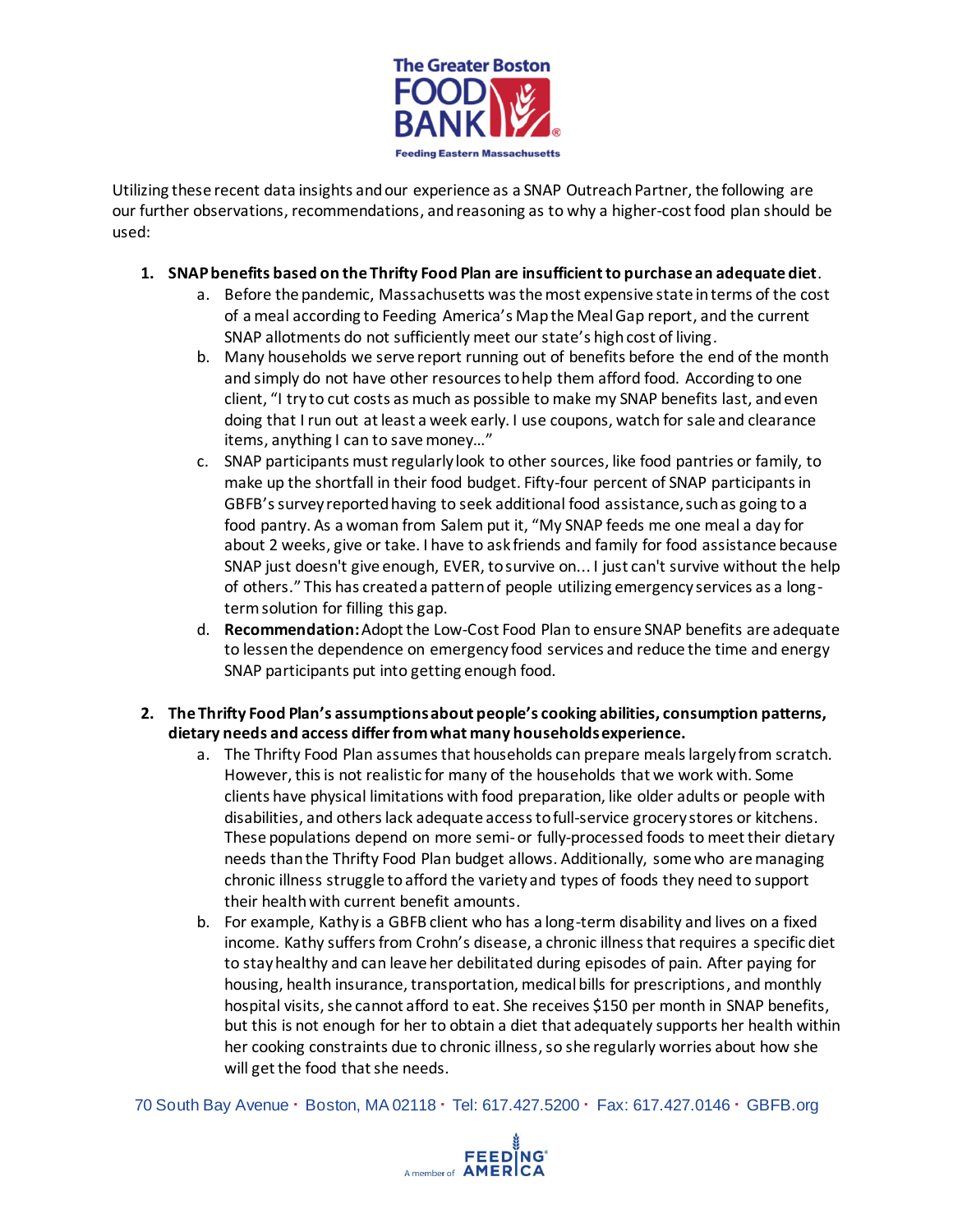

- c. **Recommendation:**Revise the USDAFood Plan assumptions on cooking ability, consumption patterns, dietary needs and accesstoaccount for people's actual experiences and unique challenges with obtaining enough, healthy food.
- **3. Transitioning to the Low-Cost Food Plan will better match people's needs and may lead to improved nutrition and lower health care costs.**
	- a. Food insecurity increases the risk of adverse health outcomes and complicates one's ability to manage or prevent illness.<sup>1</sup> Time and time again, SNAP has proven to be effective in reducing food insecurity and increasing nutrient intake.
	- b. When people lack sufficient food to support a healthy or medically necessary diet, they must make tough choices between paying for medicine and living expenses and paying for food. The most recent Hunger in America study found that 66 percent of pantry guests had to choose between medical care and food. Confirming these findings, a recent COVID-era survey in Connecticut found that 69 percent of pantry guests had to choose between paying for other bills and paying for food during the pandemic. With one in three households reporting a member with diabetes, we can assume these percentages are conservative estimates.
	- c. When people have enough means to shop for themselves, they can choose foods that are appropriate for their dietary needs and cultural preferences, which will further support improved healthoutcomes.
- **4. Other SNAP policies assume households have more income available for food than they do, and these policies do not adequately account for households' real cost of living.**
	- a. The SNAP benefit formula assumes that households can contribute 30 percent of their net income to food. This is not the reality for thousands of low-income households in Massachusetts who struggle to balance their living expenses, including housing, childcare and transportation, in one of the most expensive states in the country according to the [MIT Living Wage calculator.](https://livingwage.mit.edu/)
	- b. SNAP has a shelter deduction cap of \$586 for non-elder and non-disabled households. Households do not receive full credit for their housing costs in the benefit calculation, resulting in lower allotments than what families need.
	- c. For example, a former GBFB client, Mallory, was a single mother with 3 young children. Mallory worked full-time and her pre-tax income was \$3,500 per month. Mallory struggled to make ends meet after paying \$1,400 for rent, \$650 for childcare, and paying for utilities, leaving her only a few hundred dollars a month to pay for her other bills and necessities, including food. Mallory received \$190 per month in SNAP benefits. However, if the shelter cap were lifted, Mallory would have received \$330 per month benefits she needed to provide for her children.



<sup>1</sup> Seligman HK, Laraia BA, Kushel MB. Food insecurity is associated with chronic disease among low-income NHANES participants [published correction appears in J Nutr. 2011 Mar;141(3):542]. *J Nutr*. 2010;140(2):304-310. doi:10.3945/jn.109.112573